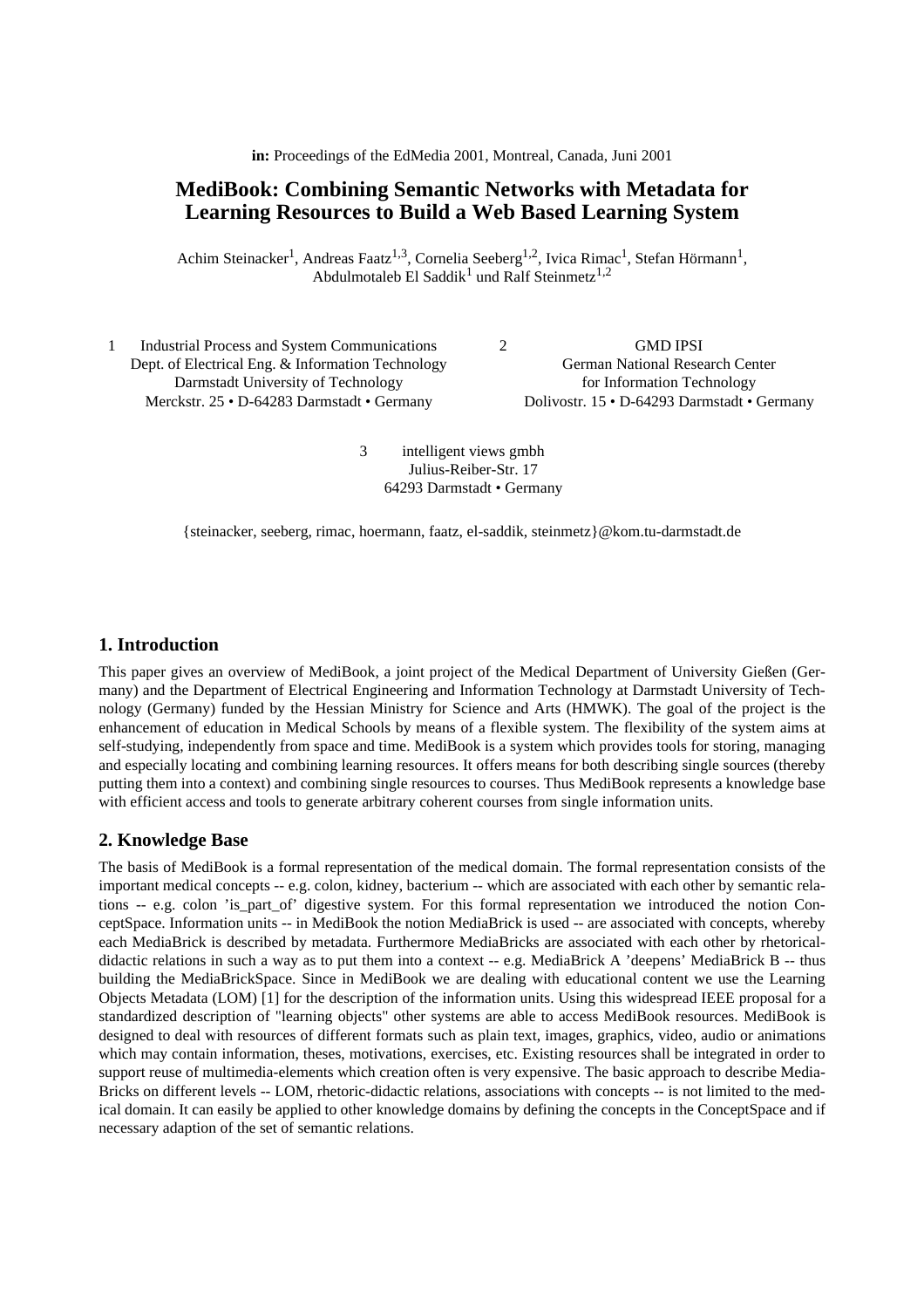## **3. Scenario**

In MediBook we define three roles which are supported:

- *Author*: The author is a physician and an expert in the medical domain to be modeled. The problem of building the knowledge base is divided into three sub tasks which are: generating the ConceptSpace, integrating the contents (MediaBricks in the MediaBrickSpace), and associating the MediaBricks with the corresponding concepts.
- *Teacher*: The teacher (physician) selects the MediaBricks which are relevant for his course and puts them into the appropriate order and structure. To achieve better coherence the teacher can create transitions between the single information units. In the process of navigating through the knowledge base the teacher is assisted by the system in such a way that the system is showing the relevant details adaptively according to the teacher's user profile.
- *Learner*: The learner can either follow the way proposed in a stored course or he can navigate through the knowledge base quite like a teacher can, though in a read-only modus. The view on the knowledge base is adapted by means of individual user profiles.

### **4. Outlook**

Currently learners in the context of MediBook are students of Medical Schools but the system can easily be used for advanced education of physicians or as an information system e.g. for patients. Therefore only the knowledge base has to be extended with respect to content -- an extension of the system is not necessary.

In a further step of this project it would make sense to give the learner the possibility to annotate learning material, to define bookmarks or to work through interactive tests. Furthermore the automatic generation of lessons and courses by the system is desirable, particularly regarding a heterogeneous group of users. This necessitates extended user profiles and a rule-based system module which compares the profile entries with the MediaBricks metadata in order to select the relevant MediaBricks and present them as a course including a table of contents.

While the LOM-Editor [10] and the ConceptSpace-Editor described later in this paper are already implemented and the authors are working with the tools, the presentation generator is still work in progress.

### **5. Architecture**

MediBook integrates the access to different information systems, managed at different locations. This scenario requires a broker oriented middleware, to combine the metadata descriptions of the physical resources with the formal representation of the specific domain. With this architecture users have a single point of access not only to different types of informations, but also to information which is managed and stored at different places. Figure 1 gives an



Figure 1: Medibook architecture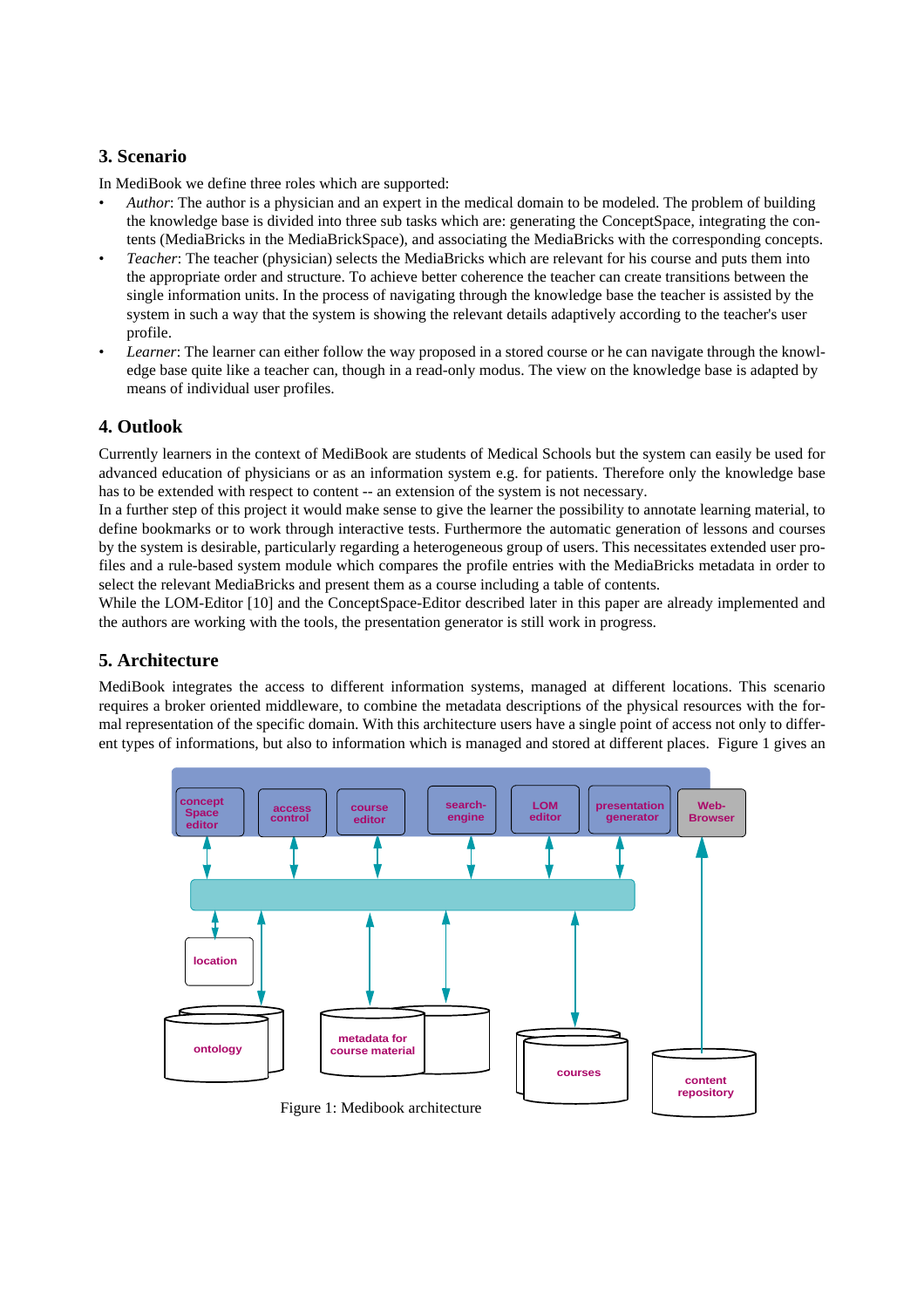overview of the MediBook architecture. Retrieval, tagging and composing requests from all clients are passed to the broker middleware which is responsible to select and query the appropriate database.

Access to the databases is realized by a query based architecture. In opposite to index based techniques, where full indices of the data managed by the different databases are exchanged, a query based system implies a more transparent global data management. The Open Archives Group [2] has specified a simple harvesting protocol to access arbitrary databases. The problem is, that this protocol is limited to a restricted set of metadata. In MediBook we are using the Learning Objects Metadata (LOM) from the IEEE to describe the learning resources and the courses. According to this set of metadata, we have defined a query protocol based on the LOM approach. To integrate a database which manages LOM descriptions the database is registered by sending a message to a central content location service. This announcement includes the kind of metadata the database is responsible for. The content location service is contacted from all retrieval services inside Medibook. Examining the request from the clients, the content location service is choosing the appropriate databases for executing the query. The service collects all the results from the different databases and sends them to the requesting client. Currently we are using the relational database Oracle 8i and the XML database Tamino to store the metadata. Therefore the protocol must be capable of mapping the requests from the clients to an SQL- and also to a XQL query. Regarding the fact, that there are already solutions available to map between XML data structures and relational schemes [3], our query protocol is XML-based. The mapping is realized with the freely available JAVA-based framework Castor [11]. Based on a LOM-XML-DTD published by the IMS Consortium we have developed a LOM Working Draft 4.0 compliant DTD to describe a search request. The clients, described in the next chapters, are using an object model representing the LOM approach.

In addition to the integration of different databases, the MediBook middleware also has to implement the connection between the metadata and the semantic network. The Ontology Inference Layer (OIL) [12] is an approach to standardize the description and exchange of ontologies. However we are using a proprietary approach, the Smalltalk Frame Kit, to combine the different information, as there is an integrated development environment at hand. An integration of the ISO-Standard Topic Maps is not planned.

The amount of information which currently is available through the Web has lead to the development of different metadata standards like Dublin Core [13] for general resources, LOM or MPEG7 [14] which is used to describe multimedia resources. A crucial point for a widespread use of metadata standards is the question how the user has to deal with this amount of information. The problem with metadata information like LOM is mainly the accurateness and the amount of time a user has to invest to describe a resource. Although many of the LOM elements can be generated automatically, there is still a significant number of elements, where the user has to decide about the entries. In the area of semantic networks the situation is even worse. Building an ontology does not only require knowledge about the domain. Regarding the available tools a user also has to be an expert in computer science and data structures to build an ontology.

In the following chapters we want to describe two client tools we have developed for Medibook and we want to show how we deal with these problems in every tool. The next section will give an introduction and introduce the ConceptSpace-Editor which is used to build the ontology. The last tool will be the presentation generator. In this section we will describe how an on-line available course can be presented out of reusable modules described with LOM.

### **6. The ConceptSpace-Editor**

Throughout the following section we focus on how the medical knowledge to be represented in MediBook can be modeled with our editing tool, the ConceptSpace-Editor. We give a brief survey on how the ConceptSpace- Editor works and which requirements it meets in the MediBook project. We are concerned with the logical layer of the ConceptSpace-Editor, which was implemented using the Smalltalk Frame Kit (SFK) [7]. Knowledge Representation in our system MediBook is based on an ontology. An ontology is (formal) conceptualisation of a (knowledge) domain [4]. From our point of view modeling special domains of knowledge always has to fulfill certain tasks. In consequence ontological design as a first step of ontology engineering already has to investigate the later use of the ontology [5]. In our case the ontology is a networked structure which allows browsing and navigating through medical termini. Moreover MediaBricks are attached to the medical knowledge which originally is independent from the media. A logical and consistent ontological design requires types of concepts to reflect the entities within the knowledge domain (i.e. medicine), relation types to model the relations between concepts, and axioms [Staab/Maedche]. Axioms supervise the process of knowledge modeling logically, they come into play while building conceptual and relational instances. For example we use inverse relations, which are automatically triggered, when a relation is drawn between two concepts. Another example is the maintenance of hierarchical relations. We have to formalize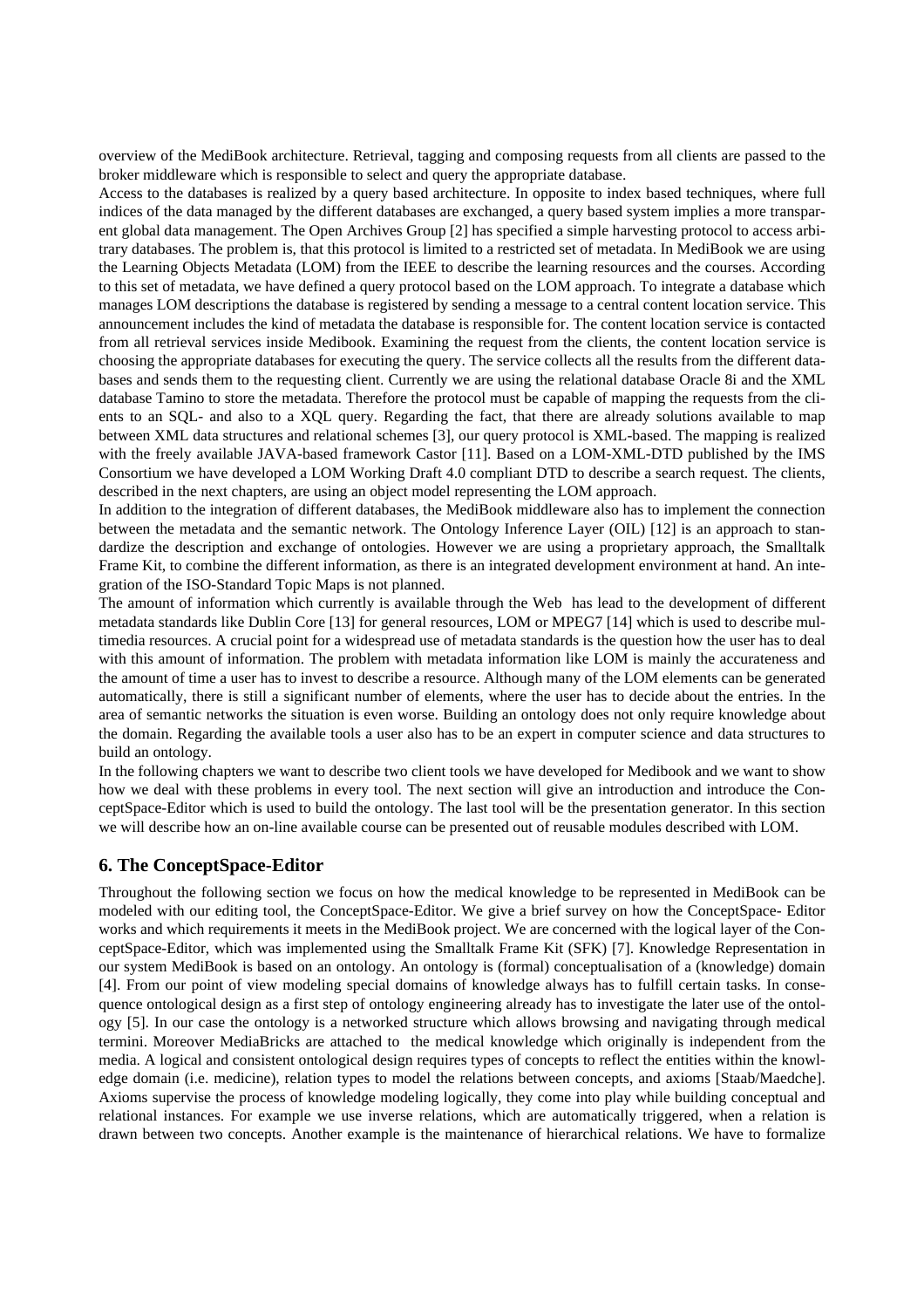rules, which guarantee the establishment of a relation like 'diarrhea is caused by bacterium x' whenever we draw a relation 'bacterium x causes diarrhea'. If we order concepts hierarchically, we want to avoid relations like 'the skeleton is a part of the bones', if we already have the relation 'the bones are a functional part of the skeleton' [5]. The Smalltalk Frame Kit (SFK) is a high-level programming language, which enables us to create an ontological scheme, i.e. a data model for an ontology. Such a scheme contains types of concepts and relations and additionally axioms. It is filled with the actual domain specific concepts by a medical expert. Our approach tries to make this kind of work easier for the expert: he or she should focus on the actual concepts, their classification and relations, the 'weaving of a web' [7]. Formal logic, axiomatic definitions or implementation techniques are due to a software engineering process, which we keep apart from the knowledge engineering process. What we get is a division of labour: the ontology is designed by a software engineer, ontological contents are modeled graphically and intuitively by a medical expert, who relies on the SFK-procedures, which are invisible to him or her, but work as a solid background. Without any idea about implementation, the medical expert is able to use necessary axiomatic support. Of course the software engineer using the SFK and the expert have to keep in touch closely and to discuss, how the knowledge should be organized basically. In the MediBook project we elaborated four concept types: DiseaseOrSymptom, Cell, Substance, Aspects (other concepts). We minimized the number of concept types for the first version, because SFK, embedded in the object-oriented Smalltalk environment, allows extensions of an ontological scheme rather than changes: we could re-import the instances already modeled by the expert into a more fine grained second version. This means that starting with a more abstract scheme may be followed by instantiating and evaluating it by the expert. This does not have to be followed by a loss of data when implementing a new model. The SFK works with and is based on frame classes. We describe them as semantic entities, which carry attributes called slots. The slots may be restricted concerning their range (defining which frame types are permitted for a slot) or cardinality (how many values might be attached to a slot), whereas other facets of the slots describe its relational properties: in our previous examples this means defining an inverse slot or adding acyclicity and the extinction of short cuts (direct relations to a superconcept if there are other superconcepts from the hierarchy in between). The SFK yields a rich archive of meth-



ods, which compute additional frame instances and their slot values (or extinct or overwrite frame instances and their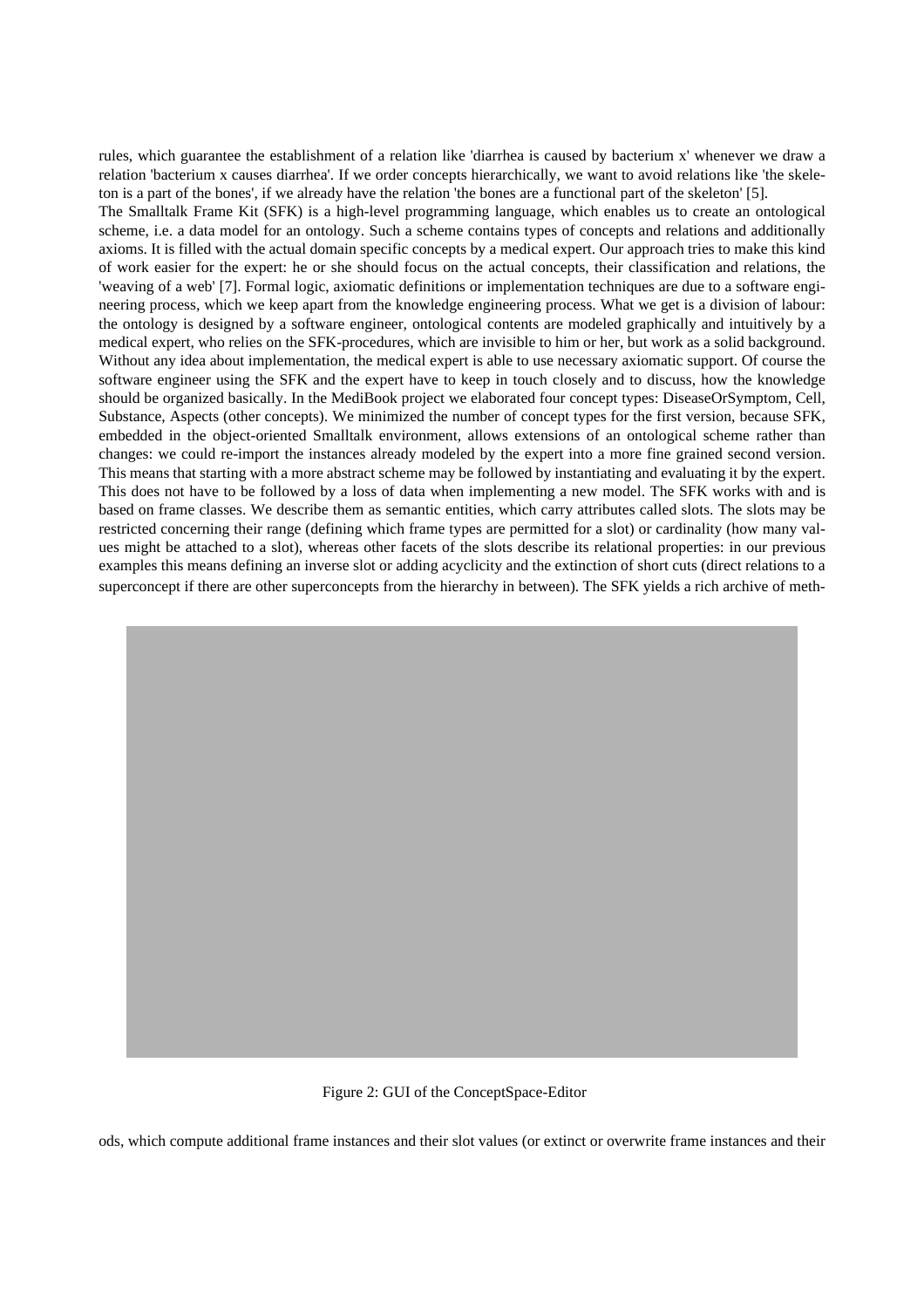corresponding slot values). For example a transitive hull is computed in the background whenever a facet 'transitive' induces triggering new relations automatically. The features reflected by the relational property facets cover the systematic collection of axioms for ontologies described by [8]. An ontological scheme implemented with the SFK-support is a hierarchy of frame classes, which become interconnected by defining slots. This can be done either using SFK as a programming language (in our example: stating that is 'functional part of' is a 'hierarchy-relation-up-slot' in a model method before the classes from hierarchy is generated) or entering the classes from the hierarchy just created to assign 'acyclic' and 'no Short Cuts' to the slot corresponding to 'functional part of'. Inconsistencies like naming conflicts are identified by the system right after the installation of the class hierarchy as an ontological scheme.

The SFK continuously exports the state of the instanciation of a scheme. For this purpose it uses XML, which is the input for a Java client, which is able to visualize the export. On the other hand, all actions (creating a concept by selecting a node of one of the special concept types and naming it, deleting and renaming nodes, drawing or deleting a relation between two concepts) at the client side are sent via XML to the SFK. The SFK tests, if the actions are correct according to the scheme, if so the new state of the ontology is sent to the client, if not a warning is sent and a rollback takes place. This would be the case, if the skeleton would be indicated as a functional part of the bones after the relation 'the bones are a functional part of the skeleton' already had been created. The Java client is the medical expert's tool, the SFK is the software developer's tool. Together with their XML-communication they form the ConceptSpace-Editor, which combines a visualization of arbitrary graphs with the logical checks necessary in ontology engineering.

### **7. Presentation Generator**

The module named presentation generator generates presentations of the courses, which were produced with the course-editor (see Figure 1 for a detailed overview of the modules). The courses to be presented are composed of lessons, that are an enumeration with a fixed sequence of MediaBricks. Lessons are realized by a LOM object, that references all containing MediaBricks by their metadata objects with a *HasPart* relation. Vice-versa the referenced MediaBricks of a lesson references the lesson by *IsPartOf* relation. Both types of relations used to build lessons are part of the LOM specification. The tree-like structure of the courses, where leaves always contain MediaBricks, results in the possibility to refer to lessons as parts of lessons. This rule defines sublessons in lessons. Without this sublessons there would not be any possibility to compose MediaBricks to a complex structured learning resource like books or lectures. Figure 3a shows a part of a slightly abstracted structure of a course. It should explain the logical context of lessons and courses. The file-formats HTML and PDF are primarily suitable for the automatic generation of presentations of these courses. We assume a learning scenario with a learner working with the computer, but also another scenario, where the leaner uses a portable printed version of courses without any computer. From this, two in principle different requirements emerge for the presentations. That leads to two different solutions for the generation of presentations.

One of the advantages of HTML presentation is, that a learner can directly work through the course at the computer without any further software installation except a web browser. However the most important advantage with the generation of HTML pages is the probability to use continuous media, like sounds and videos, in the presentation. This shapes a multimedia presentation in the sense of [9]. In the presentation generation process the MediaBricks are composed to small units that correspond to HTML files. Working through the course and locating the relevant learning resources should be simplified by it. Figure 3b shows an example for the presentation of the course in HTML files.

The presentation of the MediaBricks assigned to a course as a PDF file is predestinated for print outs, but can also be viewed easily and comfortably at the computer. However the course representations as PDF files is mainly suitable for printing them on paper. For this reason, the presentation of the courses is restricted to MediaBricks with static content, like texts and pictures. Unlike HTML presentations in the presentation of the course as a PDF file the Media-Bricks are not composed to small units. Rather the MediaBricks have to take a linear order, in which they are printed sequentially in the PDF file. The proper order of the MediaBricks results in a pre-order traversal of the course tree. However before a presentation is generated by the presentation generator a description of the course is generated. This description can be stored as an XML file to speed up later generations of presentations. Together with the path within the course, that points to the lesson from which a presentation should be generated, and the XSL stylesheet that should be used for the generation of the presentation, the presentation can be generated automatically from this description. There is no difference in generating PDF presentations of courses when distributing them over the web or storing them on CD-ROM, but there is a slight difference in generating presentations of courses in HTML files